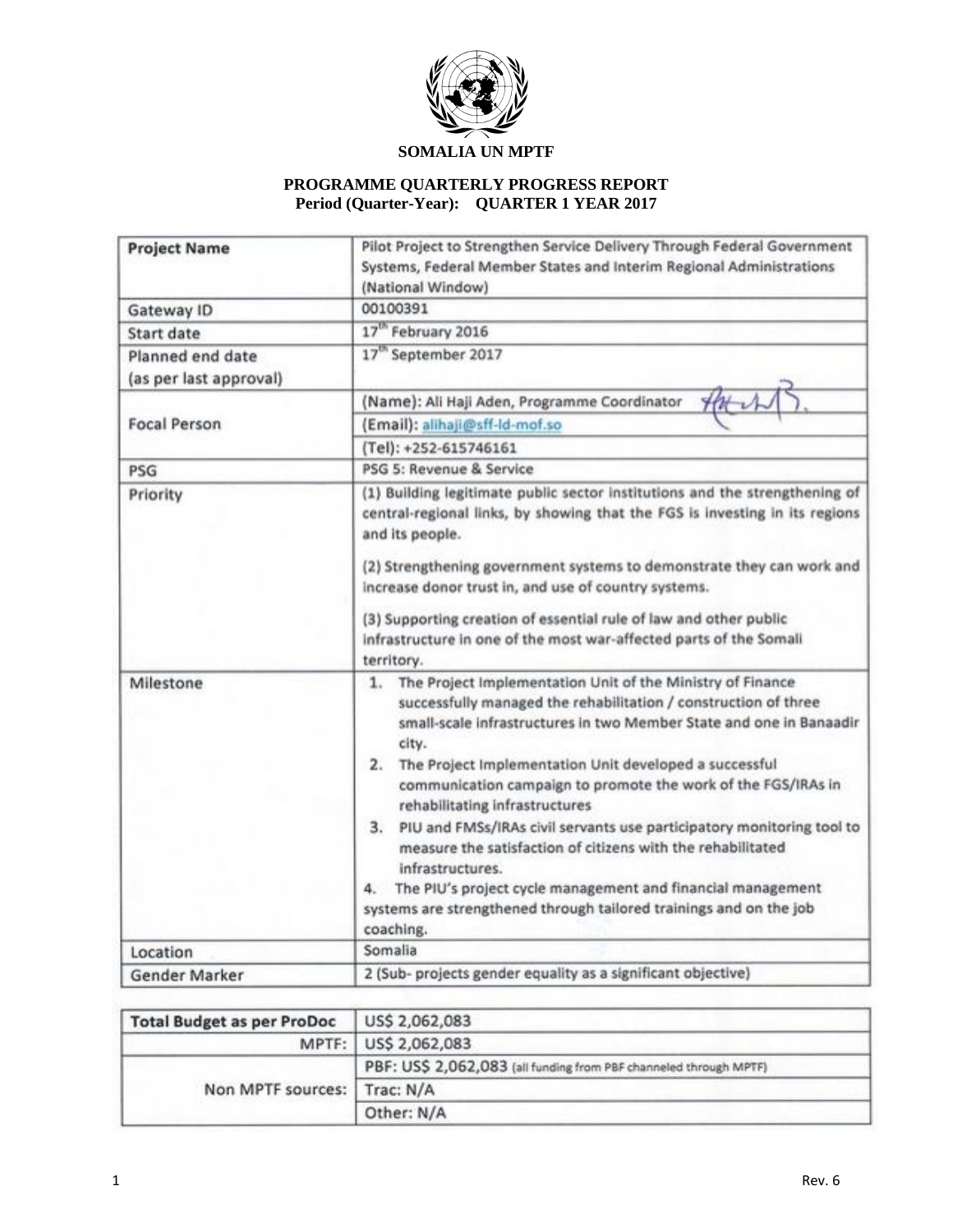

| <b>Total MPTF Funds Received</b> |                                             |         |                        | <b>Total non-MPTF Funds Received</b> |
|----------------------------------|---------------------------------------------|---------|------------------------|--------------------------------------|
| <b>PUNO</b>                      | <b>Cumulative</b><br><b>Current quarter</b> |         | <b>Current quarter</b> | <b>Cumulative</b>                    |
| <b>FGS-MOF</b>                   |                                             | 899,408 |                        |                                      |

| JP Expenditure of MPTF Funds <sup>1</sup>                                                                                                                                                                                                                                                                                                                                                                                                                                                                                                                                                                                                                             |                                                                                                                                                                                  |                                                                                                                                                                                                                                                                                          | JP Expenditure of non-MPTF Funds |                   |
|-----------------------------------------------------------------------------------------------------------------------------------------------------------------------------------------------------------------------------------------------------------------------------------------------------------------------------------------------------------------------------------------------------------------------------------------------------------------------------------------------------------------------------------------------------------------------------------------------------------------------------------------------------------------------|----------------------------------------------------------------------------------------------------------------------------------------------------------------------------------|------------------------------------------------------------------------------------------------------------------------------------------------------------------------------------------------------------------------------------------------------------------------------------------|----------------------------------|-------------------|
| <b>PUNO</b>                                                                                                                                                                                                                                                                                                                                                                                                                                                                                                                                                                                                                                                           | <b>Current quarter</b>                                                                                                                                                           | <b>Cumulative</b>                                                                                                                                                                                                                                                                        | <b>Current quarter</b>           | <b>Cumulative</b> |
| <b>FGS MOF</b>                                                                                                                                                                                                                                                                                                                                                                                                                                                                                                                                                                                                                                                        | 37,794.15                                                                                                                                                                        | 123,727.43                                                                                                                                                                                                                                                                               | $\Omega$                         | $\mathbf 0$       |
|                                                                                                                                                                                                                                                                                                                                                                                                                                                                                                                                                                                                                                                                       |                                                                                                                                                                                  | <b>QUARTER HIGHLIGHTS</b>                                                                                                                                                                                                                                                                |                                  |                   |
| ECOTECH.                                                                                                                                                                                                                                                                                                                                                                                                                                                                                                                                                                                                                                                              |                                                                                                                                                                                  | 1. A unified work plan has been produced for both UN and World Bank projects by PIU with input from                                                                                                                                                                                      |                                  |                   |
| 2.                                                                                                                                                                                                                                                                                                                                                                                                                                                                                                                                                                                                                                                                    |                                                                                                                                                                                  | PIU with collaboration with the Permanent Secretary of the FGS Ministry of Finance established a bid<br>evaluations committee comprising of five (5) individuals drawn from different departments.                                                                                       |                                  |                   |
| 3.                                                                                                                                                                                                                                                                                                                                                                                                                                                                                                                                                                                                                                                                    |                                                                                                                                                                                  | In the procurement of phase 1 sub-projects in Kismayo and Banaadir, PIU and ECOTECH jointly<br>developed bidding documents. The Bid Evaluation Committee has recommended two bids for Kismayo<br>and Banadir sub-projects. The documents & the evaluation is now under review by the UN. |                                  |                   |
| 4.                                                                                                                                                                                                                                                                                                                                                                                                                                                                                                                                                                                                                                                                    | ECOTECH (designing company) and the PIU engineers visited Bandiiradley and Galkac'yo districts to<br>conduct an initial design of the sub-projects prioritized by the community. |                                                                                                                                                                                                                                                                                          |                                  |                   |
| 5.                                                                                                                                                                                                                                                                                                                                                                                                                                                                                                                                                                                                                                                                    | disbursements of funds organized by the WB.                                                                                                                                      | PIU team participated in five-day workshop in Nairobi to be trained on fiduciary, procurement and                                                                                                                                                                                        |                                  |                   |
|                                                                                                                                                                                                                                                                                                                                                                                                                                                                                                                                                                                                                                                                       |                                                                                                                                                                                  | <b>SITUATION UPDATE</b>                                                                                                                                                                                                                                                                  |                                  |                   |
| Generally, there has been a delay in implementation of the SFF-LD project activities because of the prolonged<br>elections period and the selection of the Cabinet of Ministers. On the project front, PIU is working with the UN to<br>review of project result framework. In addition, both the WB and the UN are working with the PIU to develop an<br>integrated Results Framework for both UN/WB funded projects.                                                                                                                                                                                                                                                |                                                                                                                                                                                  |                                                                                                                                                                                                                                                                                          |                                  |                   |
| The World Bank has triggered emergency component under SFF-LD project, to respond to the current<br>emergency drought crisis all over Somalia. In the SFF-LD Project Appraisal Document, this component allows for<br>Project funds to be used to address emergency works or activities resulting from potential external shocks, such<br>as natural disasters. An initial 2.5 million has been allocated by the WB to respond to the drought. PIU and the<br>Bank are currently discussing on the implementation arrangement and the strategies of rolling out drought<br>response activities to positively respond to the drought affected population in real time. |                                                                                                                                                                                  |                                                                                                                                                                                                                                                                                          |                                  |                   |

## **QUARTERLY PROGRESS REPORT RESULTS MATRIX**

## **OUTCOME STATEMENT**

 $\overline{a}$ 

<sup>1</sup> **Uncertified expenditures**. Certified annual expenditures can be found in the Annual Financial Report of MPTF Office [\(http://mptf.undp.org/factsheet/fund/4SO00\)](http://mptf.undp.org/factsheet/fund/4SO00)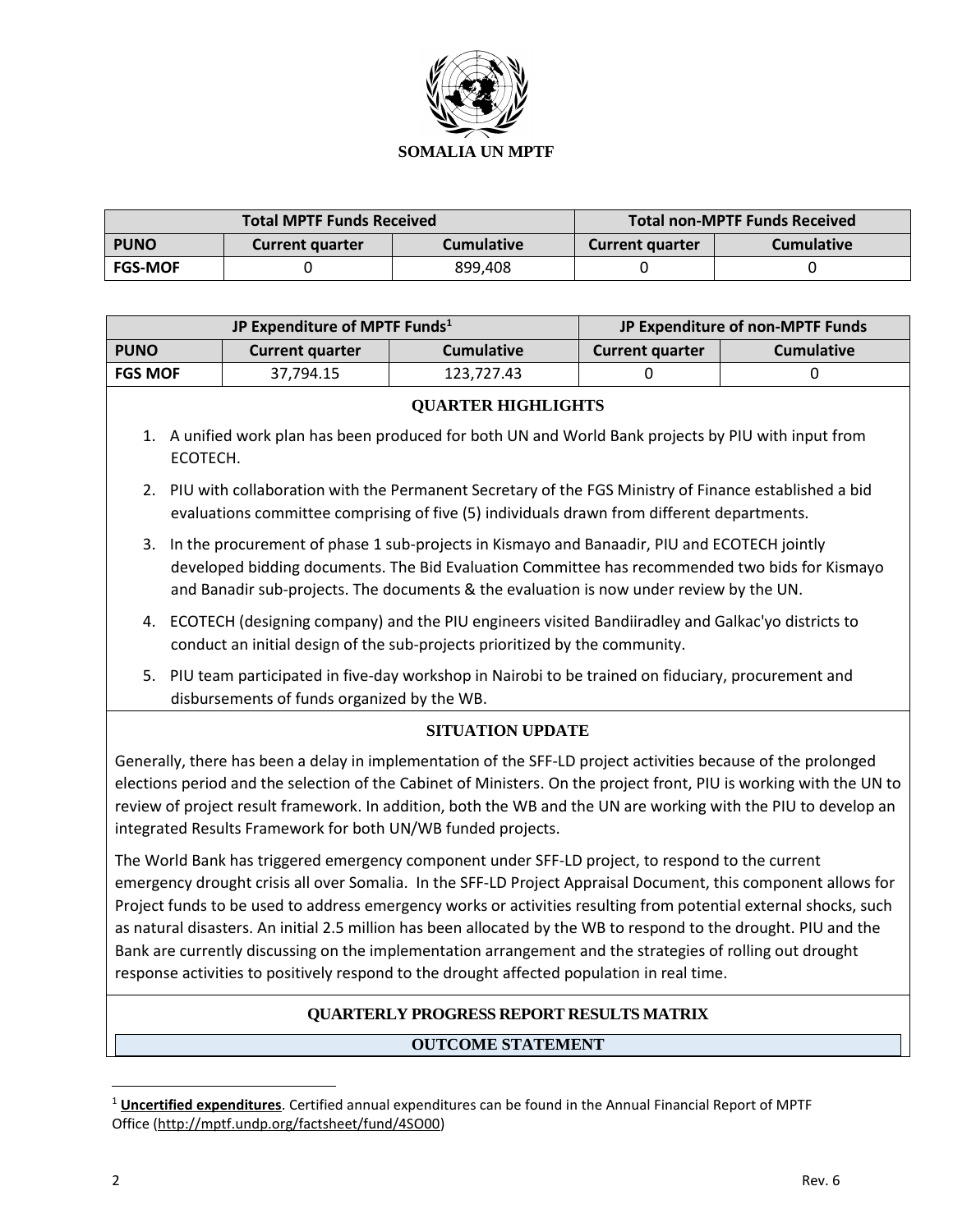

Strategic Objectives: Build public service capacity to raise revenues, manage resources and ensure the provision of streamlined quality services in an accountable and transparent manner that guarantees inclusiveness and equity.

## **SUB-OUTCOME 1 STATEMENT**

**Output 1.1**: Somali citizens in the target locations perceive their Regional Authorities and the Federal Government of Somalia as being more legitimate thanks to the improvement of infrastructures in their communities.

|                                                                                                                                                                    |                | PROGRESS ON OUTPUT INDICATOR <sup>2</sup>          |                                                                                                                                                                                                                                                                                                                                                                                                                                                                                                                                                 |                                                                                                                                                                                                                                                                                                                         |
|--------------------------------------------------------------------------------------------------------------------------------------------------------------------|----------------|----------------------------------------------------|-------------------------------------------------------------------------------------------------------------------------------------------------------------------------------------------------------------------------------------------------------------------------------------------------------------------------------------------------------------------------------------------------------------------------------------------------------------------------------------------------------------------------------------------------|-------------------------------------------------------------------------------------------------------------------------------------------------------------------------------------------------------------------------------------------------------------------------------------------------------------------------|
| <b>INDICATOR</b>                                                                                                                                                   | <b>TARGET</b>  |                                                    | <b>THIS QUARTER</b>                                                                                                                                                                                                                                                                                                                                                                                                                                                                                                                             | <b>CUMULATIVE</b><br>2017                                                                                                                                                                                                                                                                                               |
| Outcome Indicator 1 (a)                                                                                                                                            |                |                                                    | Data not available. Infrastructure                                                                                                                                                                                                                                                                                                                                                                                                                                                                                                              | Data not available.                                                                                                                                                                                                                                                                                                     |
| Level of satisfaction with<br>targeted infrastructure                                                                                                              |                | projects in progress.                              |                                                                                                                                                                                                                                                                                                                                                                                                                                                                                                                                                 | Infrastructure<br>projects in progress.                                                                                                                                                                                                                                                                                 |
| PIU management of<br>rehabilitation of courthouse in<br>Kismayo district, solar<br>streetlights in three districts of<br>Benadir and two sub-projects in<br>Mudug. | $\overline{4}$ | $\bullet$<br>streets).<br>secretariat<br>$\bullet$ | PIU and ECOTEH jointly developed<br>bidding documents for phase I<br>projects - Kismayo Court House and<br>Benadir solar street lights (three<br>Procurement notice advertised in the<br>SFF-LD web site and Hiraan web-site.<br>Respectively 11 bids received for<br>Kismayo infrastructure project and 6<br>for Benadir street lights. Bid opening<br>and bid evaluation has been<br>completed for sub-project and is<br>under review by the UN MPTF<br>Initial assessment Phase II<br>infrastructure projects in Mudug<br>Region is ongoing. | Design completed<br>$\bullet$<br>Phase I Bidding<br>$\bullet$<br>documents<br>finalized for<br>Kismayo Court<br>House and<br>Bennadir Solar<br>street lights (three<br>streets) and the<br>procurement<br>process is at its<br>final stage<br>Initial assessment<br>$\bullet$<br>of phase II<br>projects is<br>ongoing. |
| UNDP ONLY: sources of evidence (as per current QPR)                                                                                                                |                |                                                    |                                                                                                                                                                                                                                                                                                                                                                                                                                                                                                                                                 |                                                                                                                                                                                                                                                                                                                         |
| Output 1.2: The Project Implementation Unit developed a successful communication campaign to promote the                                                           |                |                                                    |                                                                                                                                                                                                                                                                                                                                                                                                                                                                                                                                                 |                                                                                                                                                                                                                                                                                                                         |
| work of the FGS/IRAs in rehabilitating infrastructures.                                                                                                            |                |                                                    |                                                                                                                                                                                                                                                                                                                                                                                                                                                                                                                                                 |                                                                                                                                                                                                                                                                                                                         |
| Output 1.2.1. Indicator:                                                                                                                                           | 3              |                                                    | $0$ – will be done after                                                                                                                                                                                                                                                                                                                                                                                                                                                                                                                        | $\Omega$                                                                                                                                                                                                                                                                                                                |
| Number of Public Service                                                                                                                                           |                |                                                    | groundbreaking of                                                                                                                                                                                                                                                                                                                                                                                                                                                                                                                               |                                                                                                                                                                                                                                                                                                                         |
| Announcements is aired on                                                                                                                                          |                |                                                    | projects                                                                                                                                                                                                                                                                                                                                                                                                                                                                                                                                        |                                                                                                                                                                                                                                                                                                                         |
| popular radios/ TV in target                                                                                                                                       |                |                                                    |                                                                                                                                                                                                                                                                                                                                                                                                                                                                                                                                                 |                                                                                                                                                                                                                                                                                                                         |
| locations where infrastructures                                                                                                                                    |                |                                                    |                                                                                                                                                                                                                                                                                                                                                                                                                                                                                                                                                 |                                                                                                                                                                                                                                                                                                                         |

 $2$  Fill in only the numbers or yes/no; no explanations to be given here.

 $\overline{\phantom{a}}$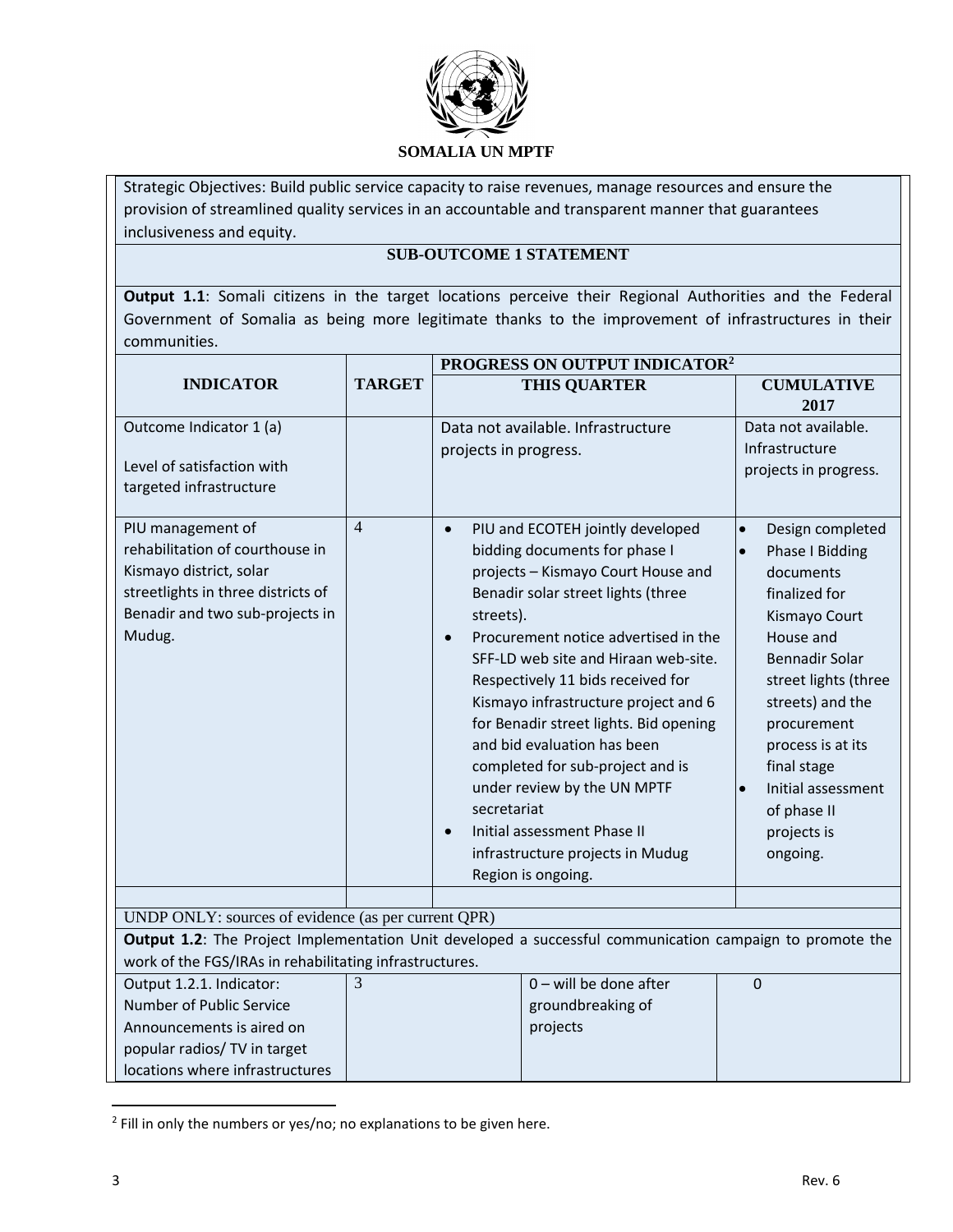

| are being                                                                                                                                                               |                            |                                |                |                            |                                     |
|-------------------------------------------------------------------------------------------------------------------------------------------------------------------------|----------------------------|--------------------------------|----------------|----------------------------|-------------------------------------|
| rehabilitated/constructed.                                                                                                                                              |                            |                                |                |                            |                                     |
|                                                                                                                                                                         |                            |                                |                |                            |                                     |
| Output 1.2.2. Indicator: PIU                                                                                                                                            | Targets set on the draft   |                                | $\bullet$      | Facebook was created       | Face book page has<br>$\bullet$     |
| Facebook page                                                                                                                                                           | M&E Plan:                  |                                |                | in 2016                    | been created.                       |
|                                                                                                                                                                         | a) Page created            |                                | $\bullet$      | PIU posted two items/      | PIU posted two<br>$\bullet$         |
|                                                                                                                                                                         | b) Min. 3 posts per        |                                |                | information in the         |                                     |
|                                                                                                                                                                         |                            | week during project            |                |                            | items/information                   |
|                                                                                                                                                                         | implementation             |                                |                | face book page during      | in the face book                    |
|                                                                                                                                                                         | (c) At least 1000 likes by |                                |                | this reporting period.     | page during this                    |
|                                                                                                                                                                         | the end of the project     |                                | $\bullet$      | In total 123 likes has     | reporting period.                   |
|                                                                                                                                                                         |                            |                                |                | been reported on the       | In total 123 likes has<br>$\bullet$ |
|                                                                                                                                                                         |                            |                                |                | information posted in      | been reported on                    |
|                                                                                                                                                                         |                            |                                |                | the PIU facebook page      | the information                     |
|                                                                                                                                                                         |                            |                                |                | during the reporting       | posted in the PIU                   |
|                                                                                                                                                                         |                            |                                |                | period.                    | facebook page                       |
|                                                                                                                                                                         |                            |                                |                |                            | during the reporting                |
|                                                                                                                                                                         |                            |                                |                |                            | period.                             |
|                                                                                                                                                                         |                            |                                |                |                            |                                     |
| UNDP ONLY: sources of evidence (as per current QPR)<br>Output 1.3: PIU and IRA civil servants use participatory monitoring tool to measure the satisfaction of citizens |                            |                                |                |                            |                                     |
| with the rehabilitated infrastructures.                                                                                                                                 |                            |                                |                |                            |                                     |
| Output 1.3.1. M&E capacity of PIU and                                                                                                                                   |                            | PIU staffs to                  |                | 0 - M&E Training           |                                     |
| target IRA staff                                                                                                                                                        |                            | undertake                      | $\overline{2}$ | scheduled for Q2 2017      |                                     |
|                                                                                                                                                                         |                            | <b>M&amp;E</b>                 |                |                            |                                     |
|                                                                                                                                                                         |                            | trainings.                     |                |                            |                                     |
| 1.3.2<br>Indicator:<br>of<br>Output<br><b>Number</b>                                                                                                                    |                            | 3                              |                | 0 <sup>3</sup>             |                                     |
| community consultations held by PIU                                                                                                                                     |                            |                                |                |                            |                                     |
|                                                                                                                                                                         |                            |                                |                |                            |                                     |
| UNDP ONLY: sources of evidence (as per current QPR)                                                                                                                     |                            |                                |                |                            |                                     |
|                                                                                                                                                                         |                            | <b>SUB-OUTCOME 2 STATEMENT</b> |                |                            |                                     |
| National systems strengthened with the Ministry of Finance's PIU established as a sound project management                                                              |                            |                                |                |                            |                                     |
| model able to deliver tangible deliverables thereby improving its credibility with the donors.                                                                          |                            |                                |                |                            |                                     |
| Output 1.3:                                                                                                                                                             |                            |                                |                |                            |                                     |
| Output 2.1.1 Indicator: Number of donors                                                                                                                                |                            | 20%<br>increase                |                | change has<br>been<br>No   | N/A                                 |
| who express interest in replicating the PIU                                                                                                                             |                            | of the number                  |                | recorded for this quarter, |                                     |
| model in other FGS and/or IRA line ministries                                                                                                                           |                            | of donors to                   |                | PIU<br>model<br>however    |                                     |
| increase by 20% by the end of the project.                                                                                                                              |                            | express                        |                | program has increased      |                                     |
|                                                                                                                                                                         |                            | interest                       | in.            | and so far, we have 10     |                                     |
|                                                                                                                                                                         |                            | replicating PIU                |                | program implemented in     |                                     |
|                                                                                                                                                                         |                            |                                |                |                            |                                     |

<sup>&</sup>lt;sup>3</sup> Consultations for phase I & II projects (four in total) were completed in 2016 and resulted in the selection of four infrastructure projects in Lower Jubbaland, Benadir and Mudug Regions.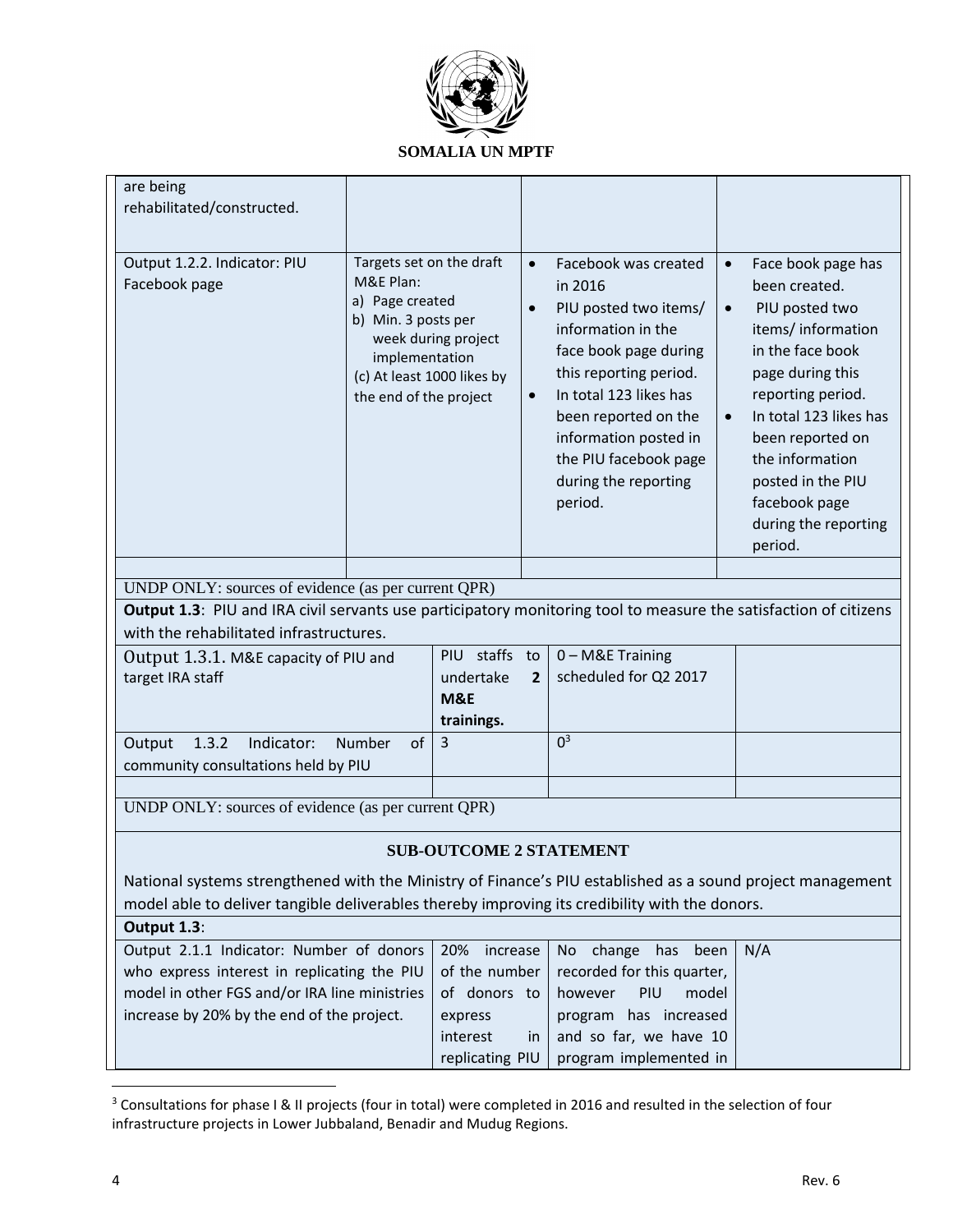

### **SOMALIA UN MPTF**

|                                                                                                  | <b>MOF</b>                                                                                                                                        | different line ministries                                                                                                                                                                                                                                                                                           |                                                    |
|--------------------------------------------------------------------------------------------------|---------------------------------------------------------------------------------------------------------------------------------------------------|---------------------------------------------------------------------------------------------------------------------------------------------------------------------------------------------------------------------------------------------------------------------------------------------------------------------|----------------------------------------------------|
|                                                                                                  |                                                                                                                                                   | both in FGS and FMS                                                                                                                                                                                                                                                                                                 |                                                    |
|                                                                                                  |                                                                                                                                                   | under WB fund                                                                                                                                                                                                                                                                                                       |                                                    |
| Output 2.1.2 PIU disbursal rates                                                                 | At least 85%                                                                                                                                      | The<br>expenditure<br>is<br>mainly operational cost,<br>training,<br>designing<br><sub>of</sub><br>infrastructure<br>projects<br>and consultations/travel.<br>Therefore, the delivery<br>rate during Q1 is 4.2%,<br>however this is expected<br>to be increased once the<br>infrastructure<br>projects<br>kick off. | Q1 2017 delivery<br>$\bullet$<br>rate is 4.2%.     |
| Output 2.PIU accuracy of financial<br>forecasting                                                | No more than<br>20% variation<br>budget<br>on<br>lines.                                                                                           | variation<br>budget<br>No<br>reported on the budget<br>lines for the current<br>expenditure<br>this<br>in<br>reporting period <sup>4</sup> .                                                                                                                                                                        | No budget variation<br>incurred.                   |
| UNDP ONLY: sources of evidence (as per current QPR)                                              |                                                                                                                                                   |                                                                                                                                                                                                                                                                                                                     |                                                    |
| Output 2.2: The PIU's project cycle management and financial management systems are strengthened |                                                                                                                                                   |                                                                                                                                                                                                                                                                                                                     |                                                    |
| through tailored trainings and on the job coaching.                                              |                                                                                                                                                   |                                                                                                                                                                                                                                                                                                                     |                                                    |
| Output 2.2.1 Number of narrative and                                                             | All reports                                                                                                                                       | <b>Both</b><br>narrative<br>and                                                                                                                                                                                                                                                                                     | Q1 2017 report<br>$\bullet$                        |
| financial reports delivered on time and all<br>information provided                              | delivered on<br>time and with<br>all information<br>provided<br>Target<br>for<br>2017:<br>3<br>narrative<br>reports and 3<br>financial<br>reports | financial report for Q1<br>2017, has been delivered<br>on time and with all<br>information provided.                                                                                                                                                                                                                | progress<br>and<br>financial reports<br>generated. |
|                                                                                                  |                                                                                                                                                   |                                                                                                                                                                                                                                                                                                                     |                                                    |
| UNDP ONLY: sources of evidence (as per current QPR)                                              |                                                                                                                                                   |                                                                                                                                                                                                                                                                                                                     |                                                    |
|                                                                                                  |                                                                                                                                                   |                                                                                                                                                                                                                                                                                                                     |                                                    |
|                                                                                                  | <b>NARRATIVE</b>                                                                                                                                  |                                                                                                                                                                                                                                                                                                                     |                                                    |

The report focuses on the progress made during Q1 2017 with regards to implementation of sub-projects under UN and highlights challenges encountered during the reporting period. In this reporting period, PIU successfully launched series of activities, which incrementally contribute positively in execution of project key tasks. This

 $\overline{\phantom{a}}$ 

<sup>4</sup> Financial report attached.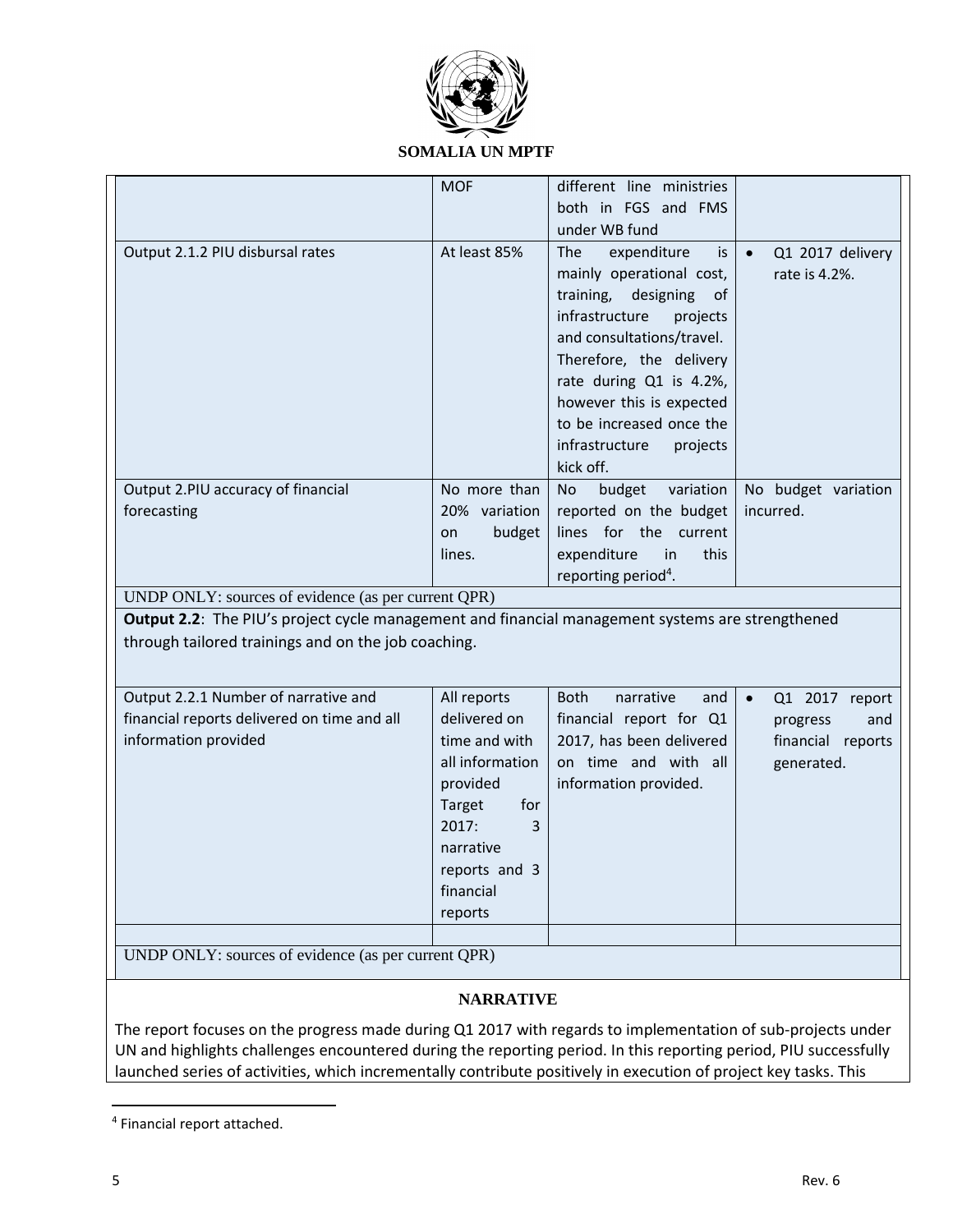

#### include:

**Development of an updated and integrated Work plan for year 2017**: A unified work plan has been prepared for both UN and World Bank projects by PIU with input from ECOTECH to indicate realistic timelines on the implementation of the infrastructure projects. The draft work plan was shared with both UN and the Bank to provide inputs and comments. The work plan is envisioned to support the PIU in tracking work in progress, arrest any delays and undertake any necessary measures to meet the deadlines indicated in the workplan. As indicated in the work-plan, during Q1 2017 PIU has prepared an estimated cash projection for the project expenditure, for a smooth implementation of the project and deter any chance of cash shortage. Overall, a unified work plan for both UN and the Bank has made work easy for PIU staff, to plan and coordinate activities between the two projects in an efficient way.

**Establishment of bid evaluation committee:** PIU in collaboration with the Permanent Secretary of the FGS Ministry of Finance established a bid evaluations committee comprising of five (5) individuals drawn from different departments of the Ministry and active FMS. Among the five (5) committee members there is one representative from the respective state benefiting from the project. This strategy is geared towards promoting transparency and ownership of the processes and the final output of the sub- projects by the federal member states.

Selection of bid evaluation committee members was based on the qualification, knowledge of the public procurement and a balance representation of different departments

**Progress on PHASE I Sub-Projects**: In the procurement of phase I sub-projects in Kismayo and Banaadir, PIU and ECOTECH jointly developed bid documents, which were advertised for one-month period in two web sites: Ministry of Finance/SFF-LD and Hiraan website. A total of 17 bids were received for both projects, respectively eleven for Kismayo Court House and six for installation of solar street lights in Benadir. Following the bid opening in the presence of the bidders, the PIU completed the bid evaluation and have come up with recommended bidders for each project. The process and the documents are under review by the MPTF Secretariat.

**Progress on PHASE II sub-projects**: In this quarter, ECOTECH and the PIU Engineers visited Bandiiradley district of Galmudug state, Galkac'yo districts of Puntland state to do an initial design/assessment of the sub-projects prioritized by the community in last year 2016. The local administration, especially the mayor of Galka'yo, contributed in the assessment and the design by describing the type and capacity of the structure the administration needed to provide efficient services to the community. This is in line with broader government bottom - up approach of the government in participating in the projects' design and provide oversight role once project activities kick start.

**PIU Capacity Building**: In light of building the capacity of PIU to manage SFF-LD sub-projects, PIU team participated in a five-day workshop in Nairobi to be trained on fiduciary, procurement and disbursements of funds organized by the WB. This has broadened the knowledge of PIU staff in understanding all malpractices that may hinder the projects from achieving its multiple objectives and this training has equipped the staff with additional skills about procurement procedures principles. Apart from that, bid evaluation committee members were trained on bid evaluation processes and standard forms to be made use in the procurement of goods and civil works.

#### **Other Key Achievements**

• PIU is currently hiring a community engagement consultant, who will assist PIU in building widespread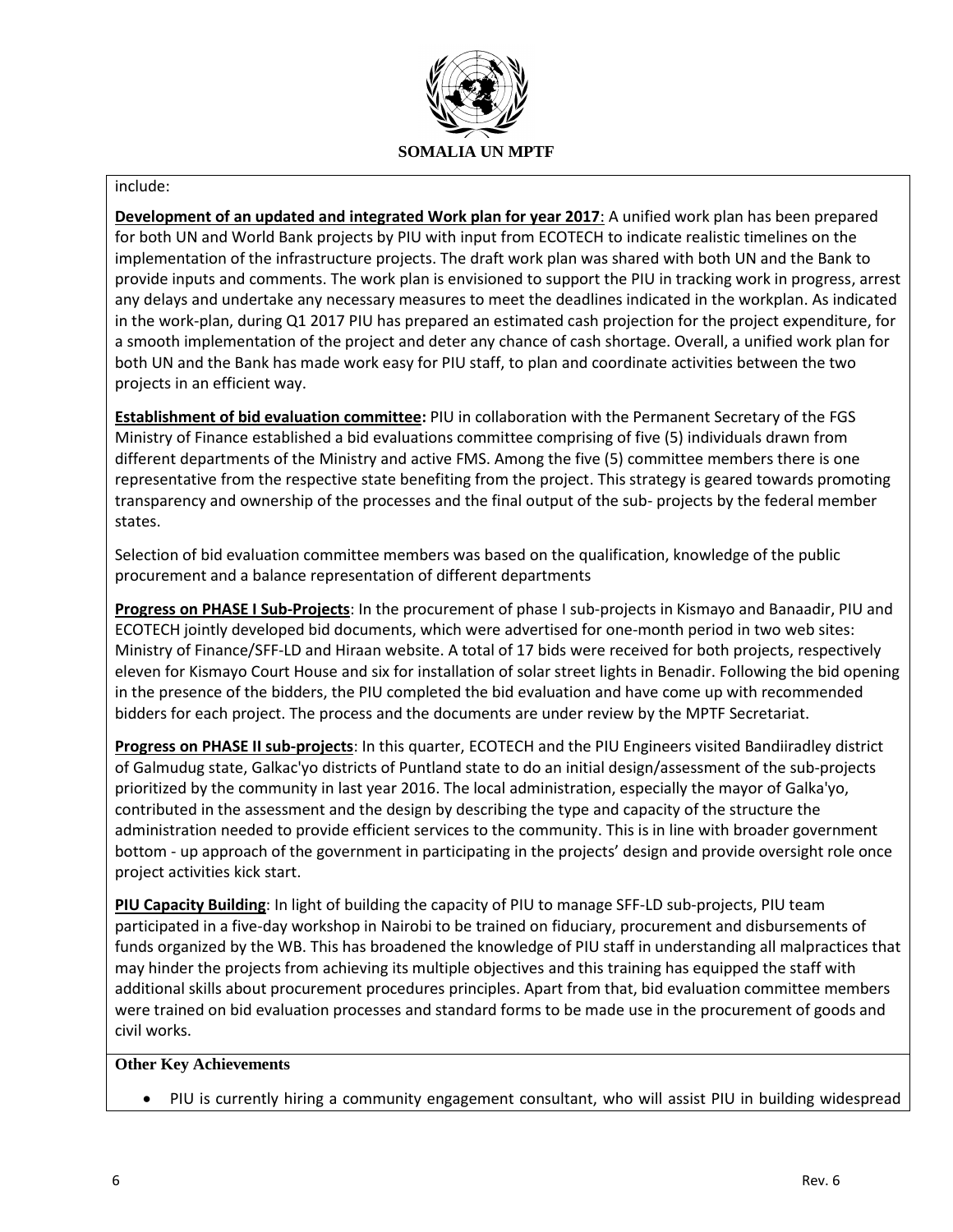

community support for the prioritized key interventions for both World Bank and UN. Moreover, the consultant will introduce a practical framework guide on community consensus building defining the processes, methodology and priority identification.

• On communication and promoting project works, SFF-LD has completed the process of revamping of SFF-LD website. For the months of January and February 2017 the page received total of 837 visitors Compared to first six months 2016, the new website has twice the visitors in the first two months of 2017. Furthermore, total of page views for January and February 2017 is 2751 persons.

### **Challenges (incl: Delays or Deviations) and Lessons Learnt:**

The stretched review cycle of sub-project detailed design and bidding documents in the last quarter of 2016 for the active projects had a set back on the project in meeting its deadline. This has in turn caused delays on sending out the procurement notice and selection of the successful bidders for the construction of Kismayo Court House and installation of solar street lights in Benadir. PIU, UN and ECOTECH had a meeting on this issue and an agreement was reached to address any future delays and each party to take responsibilities for unnecessary delays.

The prolonged elections period coupled with the new administration suspension of payments to all government contractors had delayed payments to ECOTECH for the services rendered and likewise per diem to PIU staff travelling outside duty station have not been processed as scheduled. Subsequently, the PIU staff have delayed their travels to the regions to carry out engineering design works. This was out of the PIU's controls. Currently ECOTECH received its fees and the team resumed their travel to the project sites.

Irregular flight schedule to project locations especially Garbaharey and Hudur districts of Jubbaland and Southwest states respectively have also contributed to the delays in project implementations. The administrations in both districts have been supportive in making a local arrangement with flight agents to enable travel for PIU staffs.

#### **Peacebuilding impact**

Projects identified under the pilot project for both phase I & II have been identified taking into consideration the peace building element as well as improved service delivery to strengthen the FGS & FMS credibility towards its own people. Project oversight committee established during community consultations in identification of priorities have voluntarily participated in the design of works for phase II sub-projects. This is seen to promote ownership of projects by the community as the committee was drawn from different groupings of the community. The infrastructure projects are expected to contribute to access of a wide range of citizens to justice system (Kismayo Court House), safety (installation of solar street lights in three main roads in Benadir), and services (construction of Mayor's Office in Galkayo district, Puntland; and Construction of district offices with annexed district courthouse in Bandiiradley district, Galmudug)

## **Catalytic effects**

Since the pilot project and use of the government system has proved to be success to some level, despite the slow delivery. Lessons learned during the initial stage of the project will also contribute to speeding up the project implementation during the coming months. Both the UN and the WB are planning a mid-term review of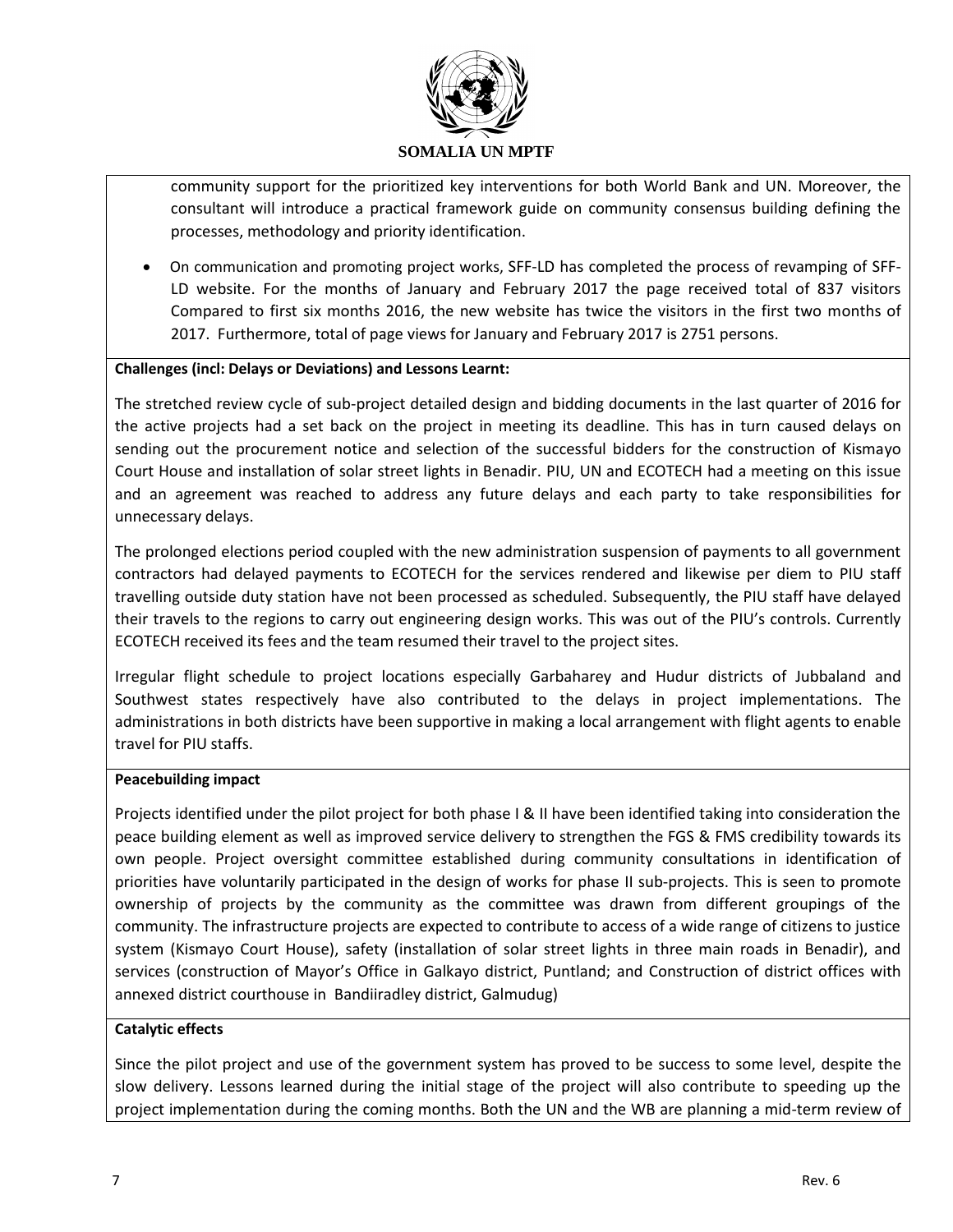

the projects being implemented by the PIU and identify the possibility of replication in other line ministries of the FGS and Federal Member States. UN is planning to allocate additional funds to be implemented through the national window, of which one million US dollars of the UN Rule of Law Joint programme to be implemented by the PIU using the country systems.

### **Gender**

In an effort of encouraging female candidates to show interest in the community engagement consultancy position, PIU added a clause in the advert to incentivize more female candidates to apply. The PIU is also taking into consideration gender sensitivity during the assessment and the design of the new infrastructure projects for phase II in Galmudug Region.

| Proportion of gender specific           | <b>Total no. of Joint Programme Outputs</b> | <b>Total no. of gender specific Outputs</b> |
|-----------------------------------------|---------------------------------------------|---------------------------------------------|
| outputs in Joint Programme <sup>5</sup> |                                             |                                             |
| Proportion of Joint                     |                                             | Total no. of staff with responsibility      |
| Programme staff with                    |                                             | for gender issues                           |
| responsibility for gender               |                                             |                                             |
| issues <sup>6</sup>                     |                                             |                                             |

**Human Rights**

It's one of the requirements stipulated in the project document, that all SFF-LD activities considers the principles of do-no-harm & human rights and these principles have been adhered to throughout during the selection of the projects. The project has ensured that the designs are friendly for people with limited capabilities/disabled people.

| Has the Joint Programme included a protection risk assessment in its context analysis,        | <b>Result (Yes/No)</b> |
|-----------------------------------------------------------------------------------------------|------------------------|
| including on gender issues, and taken measures to mitigate these risks to ensure they are not | YES                    |
| exacerbated or new risks created?                                                             |                        |
| No. of Joint Programme outputs specifically designed to address specific protection concerns. | <b>Result</b> $(No.)$  |
|                                                                                               | 4                      |
| No. of Joint Programme outputs designed to build capacity of duty bearers to fulfil their     | <b>Result (No.)</b>    |
| human rights obligations towards rights holders.                                              | 0                      |

**Communications & Visibility:** SFF-LD is implementing the communication strategy for the UN MPTF and WB programs to reach the local population, raise awareness, build relationship with various stakeholders and to set standards for clear and consistent messaging and promote transparency, raise awareness about SFF-LD's objectives, activities and contribution to the local community, as well as the MoF/FGS's initiatives/intentions to

 $\overline{\phantom{a}}$ 

<sup>&</sup>lt;sup>5</sup> Gender Specific Outputs are those that are specifically designed to directly and explicitly contribute to the promotion of Gender Equality and Women's Empowerment.

<sup>&</sup>lt;sup>6</sup> Staff members are those contracted to undertaken work for the Joint Programme including full time staff, consultants, advisors, interns, etc. Staff members with responsibility for gender issues are those who have gender related activities included in their Terms of Reference.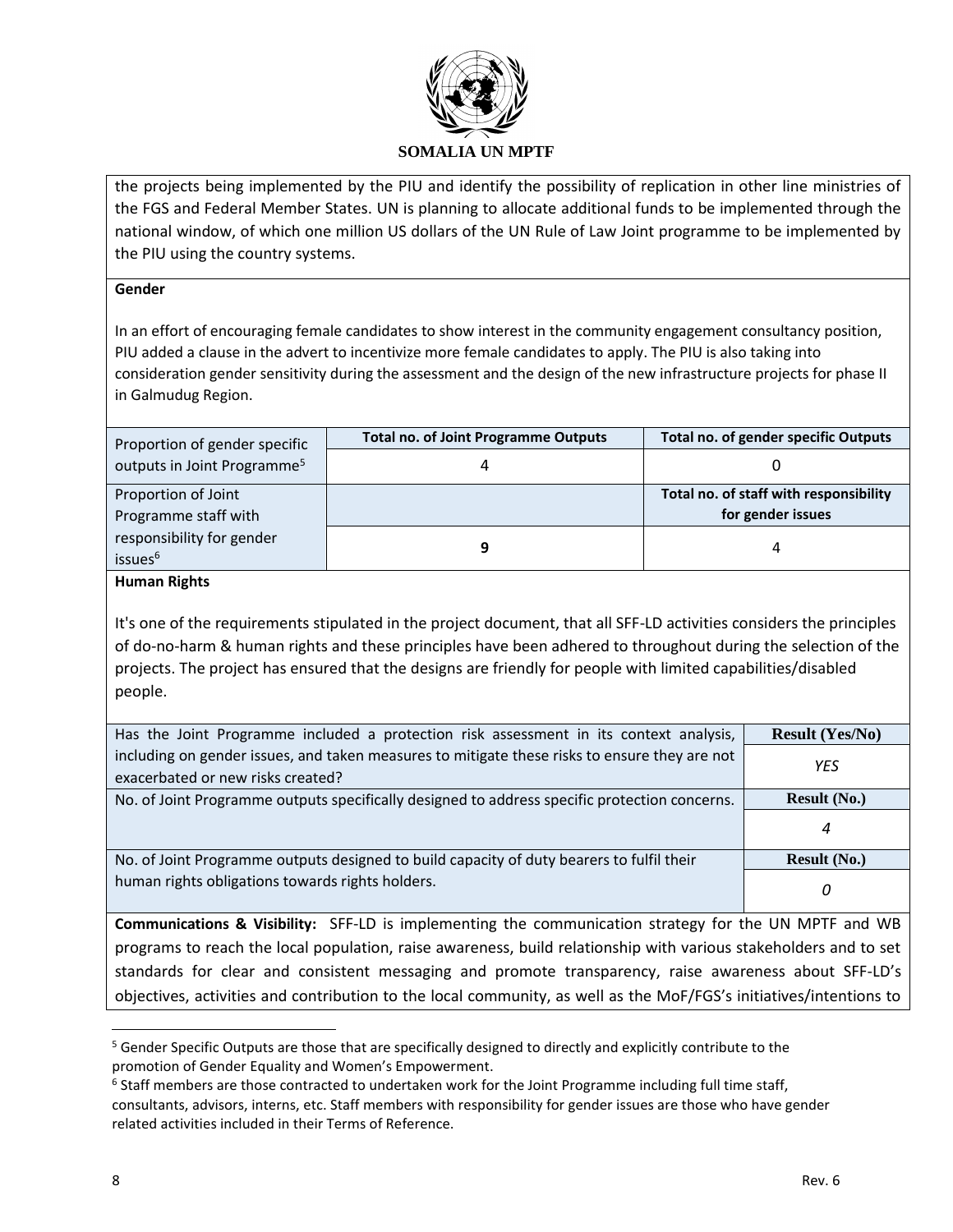

strengthen state legitimacy and government effectiveness.

SFF-LD has completed the process of revamping of SFF-LD website. For the months January and February 2017, the page received total of 837 visitors (an individual visitor who proceeds to browse). Compared to first six months 2016, the new website has doubled the visitors in the first two months of 2017. Furthermore, total of page views for January and February 2017 is 2751 (individual page visitor).

Furthermore, SFF-LD could use the website for the procurement notices and this way increase awareness and transparency during the process. However, for the website to be effective and interesting for our stakeholders, the team is working to continue update it with content. During the last month SFF-LD published on SFF-LD web page and Facebook the bottom-up approach related to the consultative process followed on selecting the phase II infrastructure projects. ( [http://sff-ld-mof.so](http://sff-ld-mof.so/) &

[https://www.facebook.com/SFFLDMOF/posts/1006457399454508\)](https://www.facebook.com/SFFLDMOF/posts/1006457399454508)

There are some limitations in measuring public perception due to safety concerns and therefore SFF-LD will not be able to approach ordinary citizens, for instance in Kismayo, to measure public perceptions. The only opportunities SFF-LD must measure perception or the image of SFF-LD is through community consultations. The program has set up social media platform (Facebook and twitter) to engage with the public. The PIU is working to strengthen the communication with the ordinary citizens through regular consultations, feedback, updates and surveys.

## **Looking ahead**

PIU is planning to roll out actual project activities in the second quarter of 2017, this is expected to provide mass support for the project intervention and promote FGS visibility on the ground. Moreover, the community engagement expert will be on board by then and would support the project in reaching out to all especially the voiceless and minority groups.

On communication front, PIU is planning to carry out Q&A story with the engineers be finalized and published in May 2017. In addition, development of FAQs sheet for SFF-LD website is under process.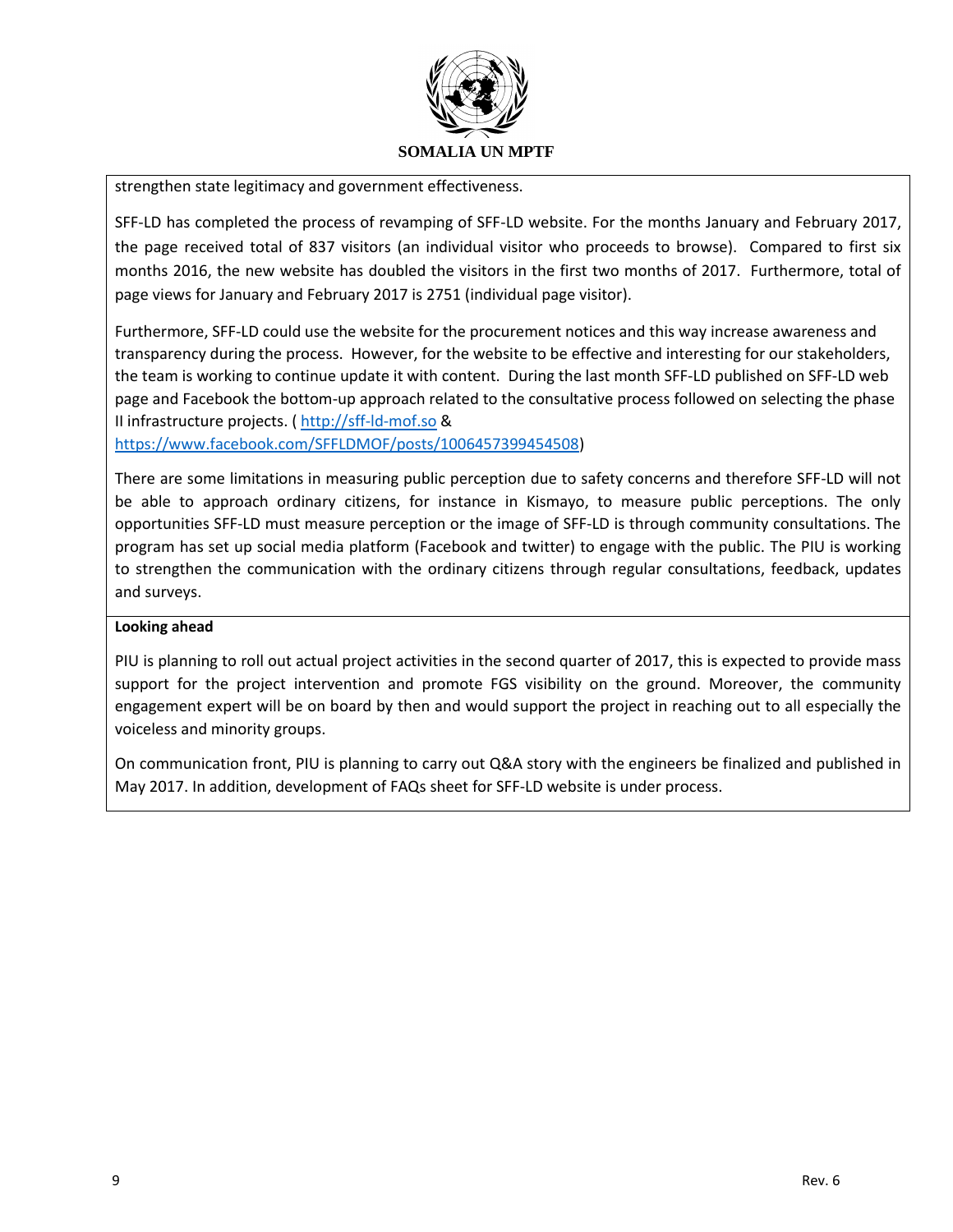

# **ANNEX 1. RISK MANAGEMENT**

| Type of Risk <sup>7</sup>               | <b>Description of Risk</b>                                                | <b>Mitigating Measures</b>                                                   |
|-----------------------------------------|---------------------------------------------------------------------------|------------------------------------------------------------------------------|
| <b>Security</b>                         |                                                                           |                                                                              |
| Risk assessment as per                  | Security incidence at the project location; clan conflict, armed conflict | Regular review of security measures.<br>$\circ$                              |
| project Doc.                            | and terrorist activities.                                                 | Local authority to maintain security of project area as per<br>$\Omega$      |
|                                         |                                                                           | project agreement.                                                           |
|                                         |                                                                           | Recruit project officers who are conversant with the locality.<br>$\circ$    |
| Risk reporting for Q1,<br>2017          | No risk reported during this reporting period.                            |                                                                              |
| <b>Environmental and Economic shock</b> |                                                                           |                                                                              |
| Risk assessment as per                  | This can be informing of inflation and natural calamities.                | SFF-LD has considered possible economic shock during budget<br>$\circ$       |
| project Doc.                            |                                                                           | allocation for sub-projects.                                                 |
|                                         |                                                                           | PIU through a consulting firm to conduct environmental<br>$\circ$            |
|                                         |                                                                           | impact assessment prior commencement of subproject                           |
| Risk reporting for Q1,                  | No risk reported during this reporting period.                            | implementation.                                                              |
| 2017.                                   |                                                                           |                                                                              |
|                                         | <b>Political Risk: Strained FGS and Regional relations</b>                |                                                                              |
|                                         |                                                                           |                                                                              |
| Risk assessment as per                  | Overlapping governmental structures and absence of guidelines on          | Close coordination between MOF and project counterpart<br>$\circ$            |
| project Doc.                            | governments (FGS and FMS's role and responsibility on project             | ministries at FMS's.                                                         |
|                                         | formulation, design, implementation and monitoring.                       | Clear guideline on the roles of different offices in both FGS and<br>$\circ$ |
|                                         |                                                                           | regional entities.                                                           |
|                                         |                                                                           | Regional authorities participating in steering committee<br>$\circ$          |
|                                         |                                                                           | meetings.                                                                    |
| Risk reporting for Q1,                  | In some cases, Confusion aroused around which department/organ in         | SFF-LD management reached out to the highest office in the FMS and           |
| 2017                                    | the FMS and IRA to host the SFF-LD project.                               | IRA to provide guidance and nominate a representative for the project        |
|                                         |                                                                           | SC members.                                                                  |

<sup>7</sup> Environmental; Financial; Operational; Organizational; Political; Regulatory; Security; Strategic; Other.

 $\overline{a}$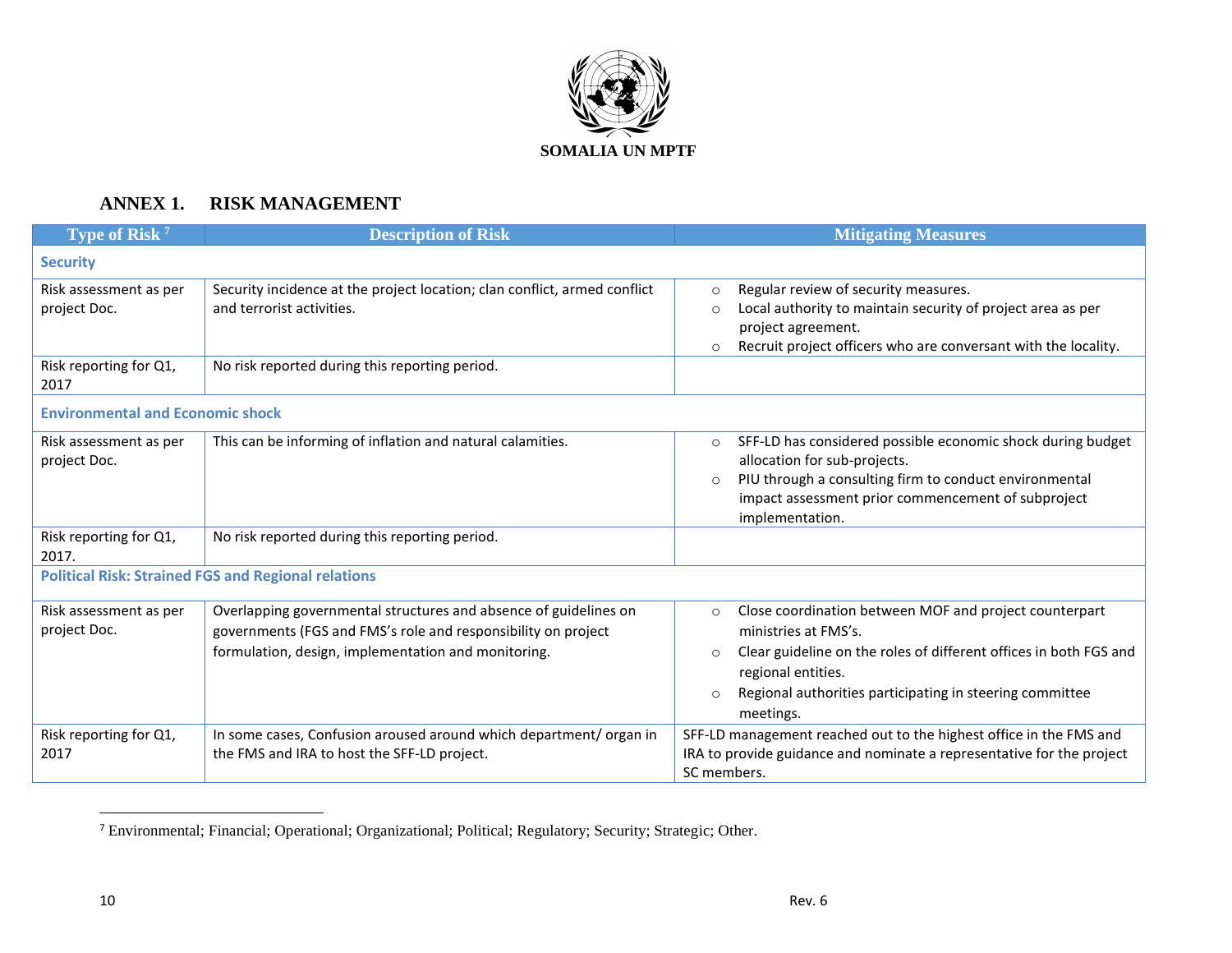

| <b>Financial</b>                       |                                                                                                                                                                                                                       |                                                                                                                                                                                                                                                                                                                                                                                                      |
|----------------------------------------|-----------------------------------------------------------------------------------------------------------------------------------------------------------------------------------------------------------------------|------------------------------------------------------------------------------------------------------------------------------------------------------------------------------------------------------------------------------------------------------------------------------------------------------------------------------------------------------------------------------------------------------|
| Risk assessment as per<br>project Doc. | Risk of losing financial resources / Fiduciary risk, this could happen<br>through mismanagement of funds by the implementing agency and<br>failure of the government to implement transparent measures and<br>systems | Share with our partners the relevant policy on UN supplier's<br>$\circ$<br>code of conduct.<br>Check the complaining mechanisms and be prepared to<br>$\circ$<br>address any complaint on timely manner<br>EAFS/PFM/PPM control systems of checking through financial<br>$\circ$<br>documentations, to ensure there are no misappropriation of<br>funds and resources are used for intended purpose. |
|                                        | Risk of Asset loss, this can happen in form of; misplacement of assets,<br>lack of regular physical verification, diversion of assets, lack of<br>safeguards.                                                         | Establish strong asset management systems;<br>$\circ$<br>Transfer of assets to the beneficiaries to be made on timely<br>$\circ$<br>manner and proper record to be kept for future reference.<br>Physical verification of assets under the use of project or UN<br>$\circ$<br>staff in the field to be organized twice a year.                                                                       |
| Risk reporting for Q1,<br>2017         | No incident reported during this reporting period.                                                                                                                                                                    |                                                                                                                                                                                                                                                                                                                                                                                                      |
| <b>Operational</b>                     |                                                                                                                                                                                                                       |                                                                                                                                                                                                                                                                                                                                                                                                      |
| Risk assessment as per<br>project Doc. | Weak Internal Controls and internal audit function, this could possibly<br>arise due to poor documentations and lack of segregation of<br>responsibilities.                                                           | Enhanced assurance activities (field monitoring, spot checks,<br>programme monitoring and audit) will be applied to the activities<br>implemented by the RP according to the UNDP Policies.                                                                                                                                                                                                          |
| Risk reporting for Q1,<br>2017         | No risk encountered during this reporting period.                                                                                                                                                                     |                                                                                                                                                                                                                                                                                                                                                                                                      |
|                                        | Weak procurement processes.                                                                                                                                                                                           | All procurement under the UN National Funding Stream shall follow the<br>FGS Public Procurement Procedures.                                                                                                                                                                                                                                                                                          |
| Risk reporting for Q1,<br>2017         | There was confusion around what type of procurement process must<br>be made use of in procuring IT equipment since the Public<br>Procurement act was not approved yet.                                                | SFF-LD developed a comprehensive procurement plan and sought<br>guidance from UN to what type of procurement procedure is<br>appropriate in purchasing IT equipment.                                                                                                                                                                                                                                 |
|                                        | Risk of Bid Security Fraud (or fraudulent bidding), fraudulent activities<br>around bidding arising from contractors and corrupt bidding committee<br>members                                                         | Establish standard procedure for SWIFT verifications of Bid<br>$\circ$<br>Securities<br>Engage the Monitoring Agent for security bid verification<br>$\circ$<br>Rigorous reference checking of previous works done by the<br>$\Omega$<br>company.                                                                                                                                                    |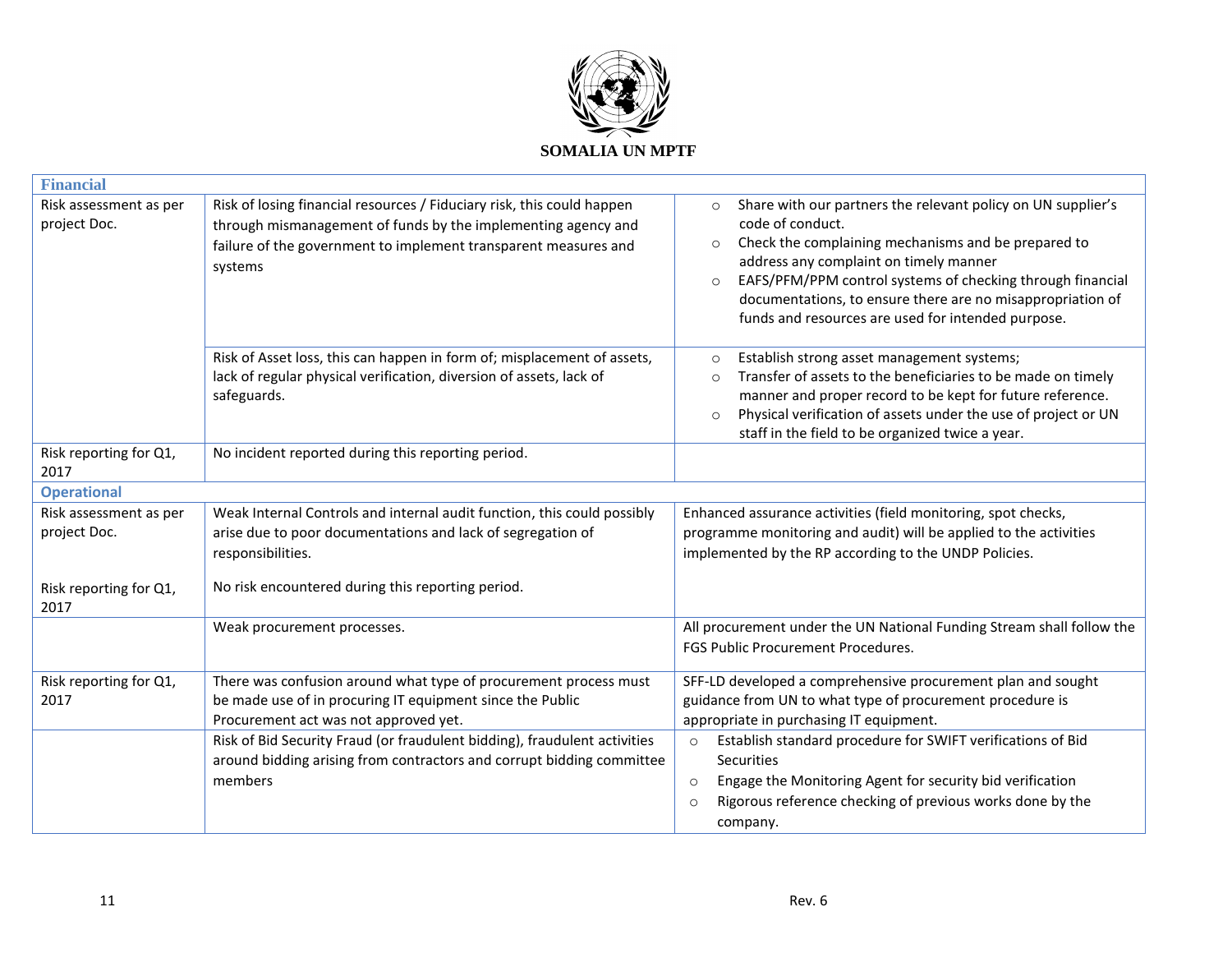

| Risk reporting for Q1,                 | No risk reported during this reporting period.                                                                                      | Putting in place a robust and practical complaint handling<br>$\circ$<br>mechanism.<br>To publish EOI to the public using diverse channels.<br>$\circ$<br>Clear Specifications of materials and products in the contract.<br>$\circ$<br>Inspection and approval of project materials prior to usage.<br>$\circ$<br>Testing and inspection procedures for project output are adopted.<br>$\circ$<br>Payment is tied to the quality and milestones of work done.<br>$\circ$<br>The PIU will conduct verifications on the security bids submitted by the |
|----------------------------------------|-------------------------------------------------------------------------------------------------------------------------------------|-------------------------------------------------------------------------------------------------------------------------------------------------------------------------------------------------------------------------------------------------------------------------------------------------------------------------------------------------------------------------------------------------------------------------------------------------------------------------------------------------------------------------------------------------------|
| 2017                                   |                                                                                                                                     | bidders that submitted bids for phase I infrastructure projects.                                                                                                                                                                                                                                                                                                                                                                                                                                                                                      |
| <b>Organizational</b>                  |                                                                                                                                     |                                                                                                                                                                                                                                                                                                                                                                                                                                                                                                                                                       |
| Risk assessment as per<br>project Doc. | Weak capacity and resources within PIU, this may take the form of<br>inadequate staffing and lack of qualified staffs within PIU.   | PIU to conduct periodic capacity assessment to gauge the capacity level<br>of PIU staffs, identify the capacity gaps and allocate funds in the project<br>to organize training programs (on the job training, workshops and staff<br>exposure).<br>Results based performance indicators will be set up for each PIU staff                                                                                                                                                                                                                             |
|                                        |                                                                                                                                     | to measure their performance.                                                                                                                                                                                                                                                                                                                                                                                                                                                                                                                         |
| Risk reporting for Q1,<br>2017         | PIU staffs, through individual assessment reported capacity gaps that<br>existed within the program.                                | Training received by the WB on the fiduciary ad procurement processes<br>and evaluation.                                                                                                                                                                                                                                                                                                                                                                                                                                                              |
| Risk assessment as per<br>project Doc. | Risk of poor quality of project deliverables; this can arise from weak<br>performance of contractors and deviation from TS/TORs.    | PIU Develop detailed technical specifications for the infrastructure<br>work (three projects under the pilot project); technical specifications<br>for purchase of equipment to justify the purpose (without identifying<br>the brand); TORs for consultancy work etc.                                                                                                                                                                                                                                                                                |
| Risk reporting for Q1,<br>2017         | No risk reported during this reporting period. The infrastructure<br>projects have not started yet.                                 |                                                                                                                                                                                                                                                                                                                                                                                                                                                                                                                                                       |
| Risk assessment as per<br>project Doc. | Risk of delay in project implementation, the scenario is mainly caused<br>by inappropriate planning and unforeseen external shocks. | SFF-LD has set- up a detailed project-monitoring plan and has<br>generated quarterly MPTF progress and financial report on time.                                                                                                                                                                                                                                                                                                                                                                                                                      |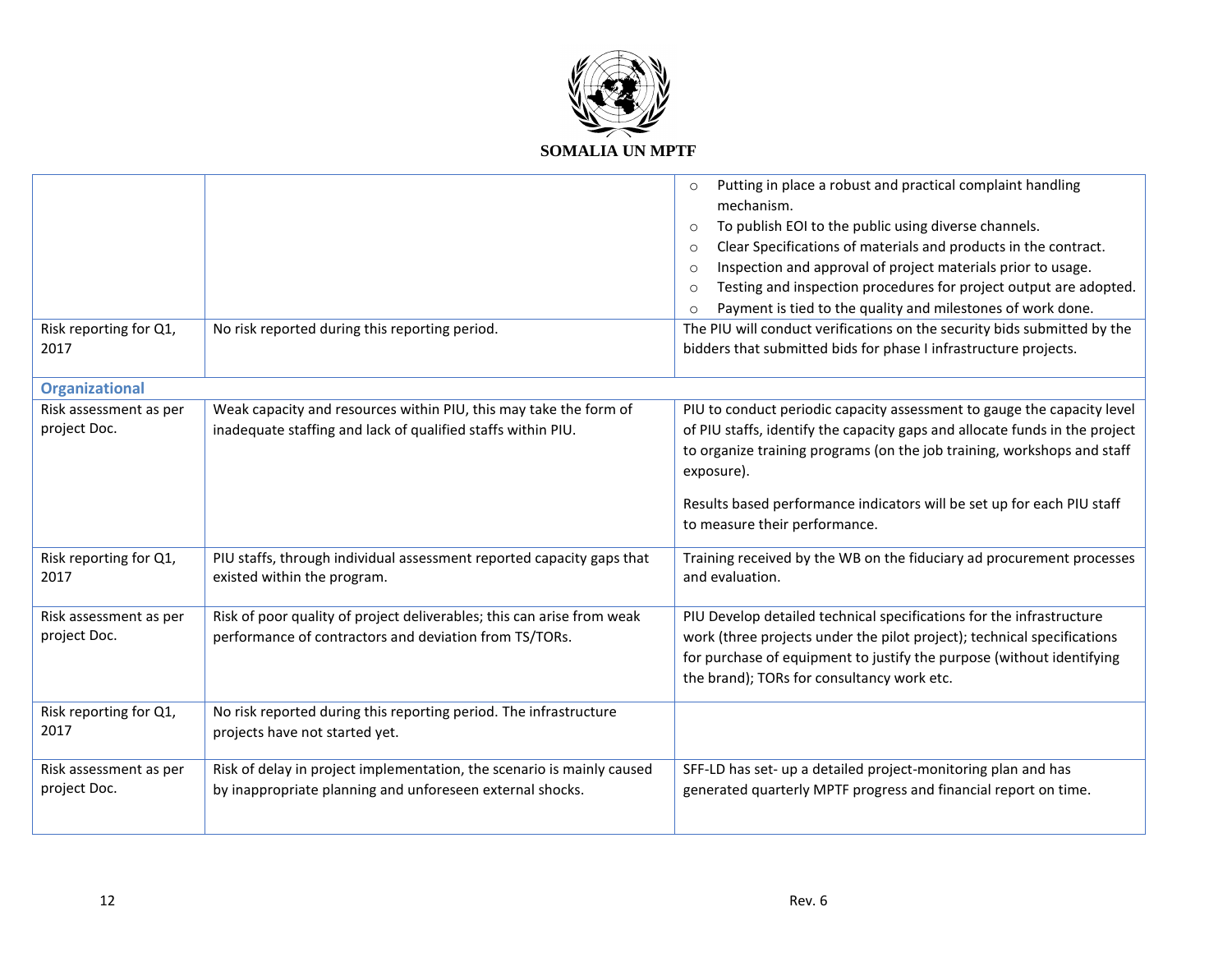

| Risk reporting for Q1,<br>2017         | In this quarter, SFF-LD has recorded delays on some core activities,<br>delays on engineering consulting firm to finalize preliminary designs.<br>This was mainly caused by bureaucracy within the payment procedures<br>that brought about delays on payments of fees to the firm and timely<br>reviewing the deliverables and give immediate feedback. | WB has initiated a bilateral discussion with the government to expedite<br>payment processes within the national system. At program level PIU<br>Financial Management Specialist has been trained on usage of FMIS,<br>this is expected to speed up the processes and ensure payments of<br>both vendors and staff remuneration are settled in real time. |  |  |  |  |
|----------------------------------------|----------------------------------------------------------------------------------------------------------------------------------------------------------------------------------------------------------------------------------------------------------------------------------------------------------------------------------------------------------|-----------------------------------------------------------------------------------------------------------------------------------------------------------------------------------------------------------------------------------------------------------------------------------------------------------------------------------------------------------|--|--|--|--|
| <b>Regulatory</b>                      |                                                                                                                                                                                                                                                                                                                                                          |                                                                                                                                                                                                                                                                                                                                                           |  |  |  |  |
| Risk assessment as per<br>project Doc. | Conflict of interest, which may arise from SFF-LD staffs and bidding<br>committee.                                                                                                                                                                                                                                                                       | - PIU staff, contractors to signed off declaration of confidentiality or<br>conflict of interest;<br>- The PIU and the MOF to regulate by policy the procedures on the<br>conflict of interest as part of FGS financial and procurement manuals                                                                                                           |  |  |  |  |
| Risk reporting for Q1,<br>2017         | No risk reported during this reporting period.                                                                                                                                                                                                                                                                                                           |                                                                                                                                                                                                                                                                                                                                                           |  |  |  |  |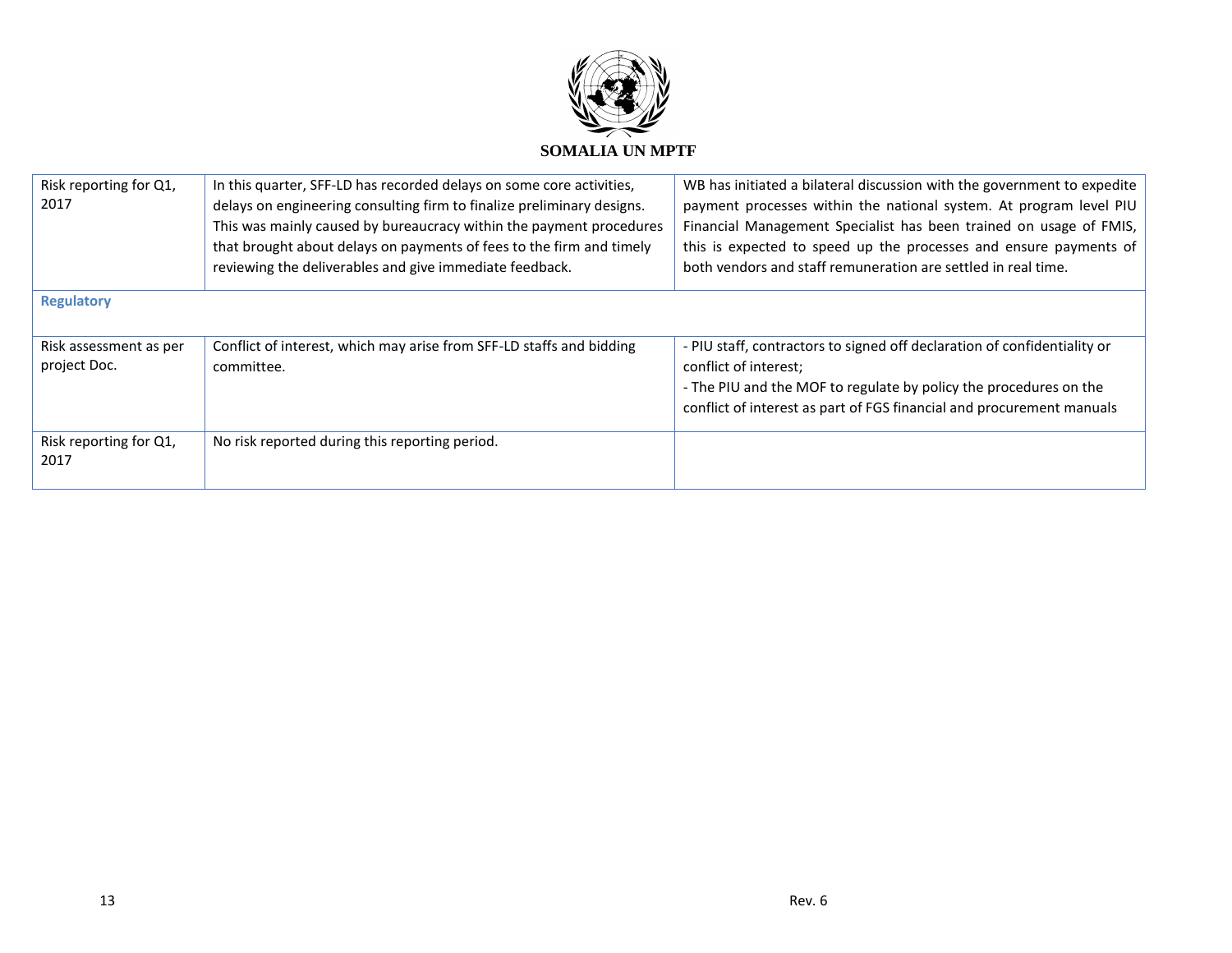

## **ANNEX 2. MONITORING AND OVERSIGHT ACTIVITIES**

| <b>Monitoring Activity</b>                                     | <b>Date</b>     | <b>Description &amp; Comments</b>                                                                                                                                       | <b>Key Findings / Recommendations</b>                                                                                                                                                                                                                                                                                                                                                                                                                                                                              |
|----------------------------------------------------------------|-----------------|-------------------------------------------------------------------------------------------------------------------------------------------------------------------------|--------------------------------------------------------------------------------------------------------------------------------------------------------------------------------------------------------------------------------------------------------------------------------------------------------------------------------------------------------------------------------------------------------------------------------------------------------------------------------------------------------------------|
| Programme oversight field monitoring visit                     |                 | No such activity was reported on this<br>quarter 1, 2017                                                                                                                | N/A                                                                                                                                                                                                                                                                                                                                                                                                                                                                                                                |
| Program Steering Committee meeting                             |                 |                                                                                                                                                                         |                                                                                                                                                                                                                                                                                                                                                                                                                                                                                                                    |
|                                                                |                 | No such activity was reported on quarter<br>1,2017.                                                                                                                     | N/A                                                                                                                                                                                                                                                                                                                                                                                                                                                                                                                |
| <b>DIM Audit</b>                                               |                 | No auditing exercise happened in this<br>reporting period.                                                                                                              | N/A                                                                                                                                                                                                                                                                                                                                                                                                                                                                                                                |
| <b>Independent Evaluation</b>                                  |                 | The program is at its inception stage;<br>independent evaluation will be done once<br>core activities records implemented.                                              | N/A                                                                                                                                                                                                                                                                                                                                                                                                                                                                                                                |
| Engineering site visit (Bandiradley and<br>Galka'yo districts) | 29th March 2017 | A team of engineers led by SFF-LD<br>engineer went to visit Galka'yo and<br>Burtinle districts to kick-start the<br>preliminary design of prioritized<br>interventions. | <b>Bandiradley:</b> The preliminary cost<br>estimate for the district offices<br>annexed with a court is about<br>250,000. The rest of the amount<br>(100,000) will be used in<br>installation of streetlights.<br>The land where the district office<br>will be built is a 60m x 60m empty<br>space. The four corners of the land<br>H been marked with L-shaped smal<br>I structure made of mortared stone<br>Galka'yo North<br>The Mayor asked the team of<br>engineers<br>to design and build a 2-storey spaci |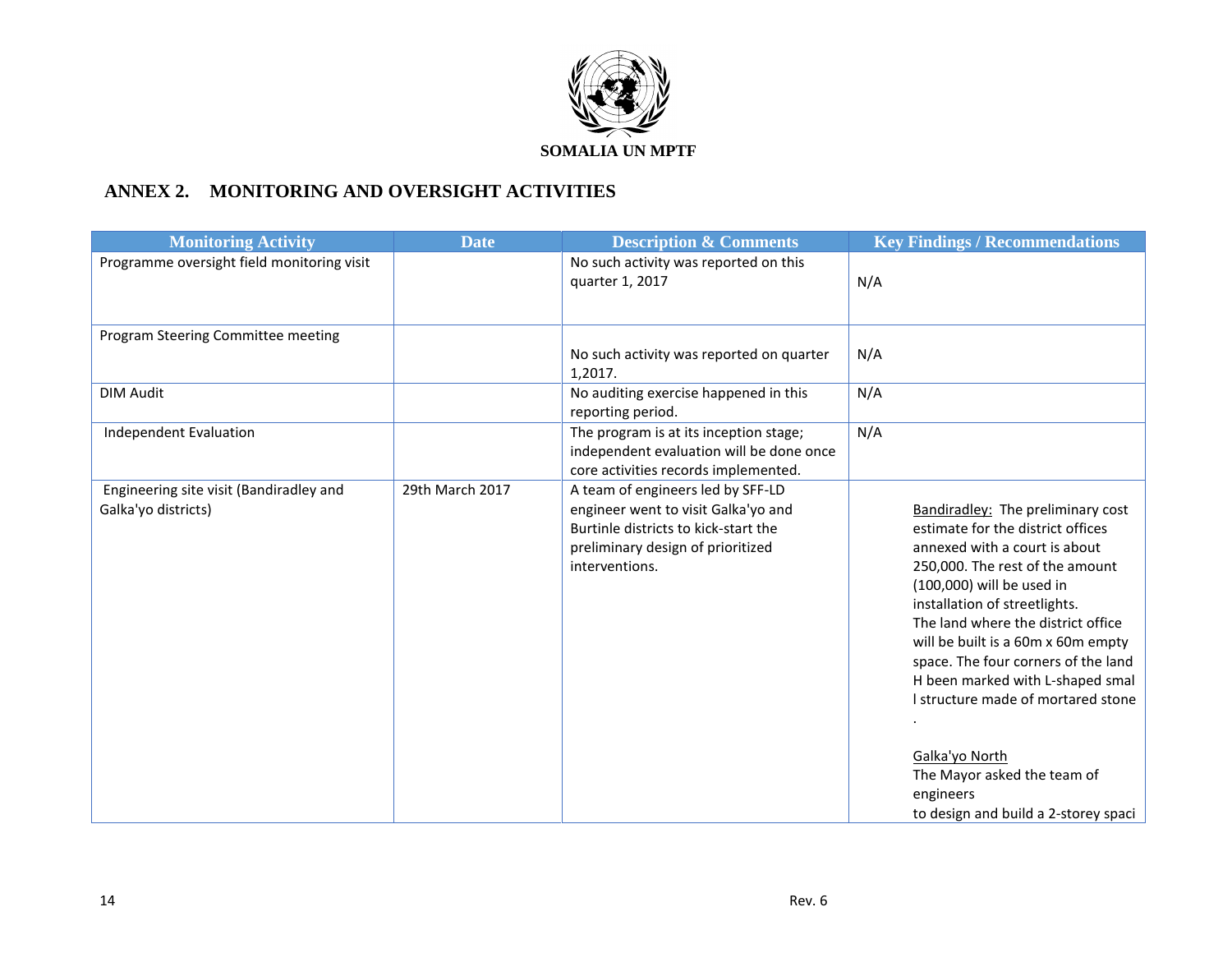

|                                        |                                                           | ous building in order to accommod<br>ate all the departments under the<br>District Administration. But, the en<br>gineers explained to that<br>building top floors would necessita<br>te extra structural support systems<br>, heavy reinforcement and extra la<br>bor that would render the project f<br>inancially unattainable.<br>And given the budget constraint of<br>\$350,000 and the availability of en<br>ough land space, it would be appro<br>priate to build ground floor buildin<br>g with multiple office spaces that<br>would fit the capacity needs and th<br>e budget available. The Mayor was<br>satisfied with our advice and had a<br>ccepted our proposal. |
|----------------------------------------|-----------------------------------------------------------|----------------------------------------------------------------------------------------------------------------------------------------------------------------------------------------------------------------------------------------------------------------------------------------------------------------------------------------------------------------------------------------------------------------------------------------------------------------------------------------------------------------------------------------------------------------------------------------------------------------------------------------------------------------------------------|
| <b>Stakeholder Review Consultation</b> | No such activity was reported in this<br>quarter 1, 2017. |                                                                                                                                                                                                                                                                                                                                                                                                                                                                                                                                                                                                                                                                                  |